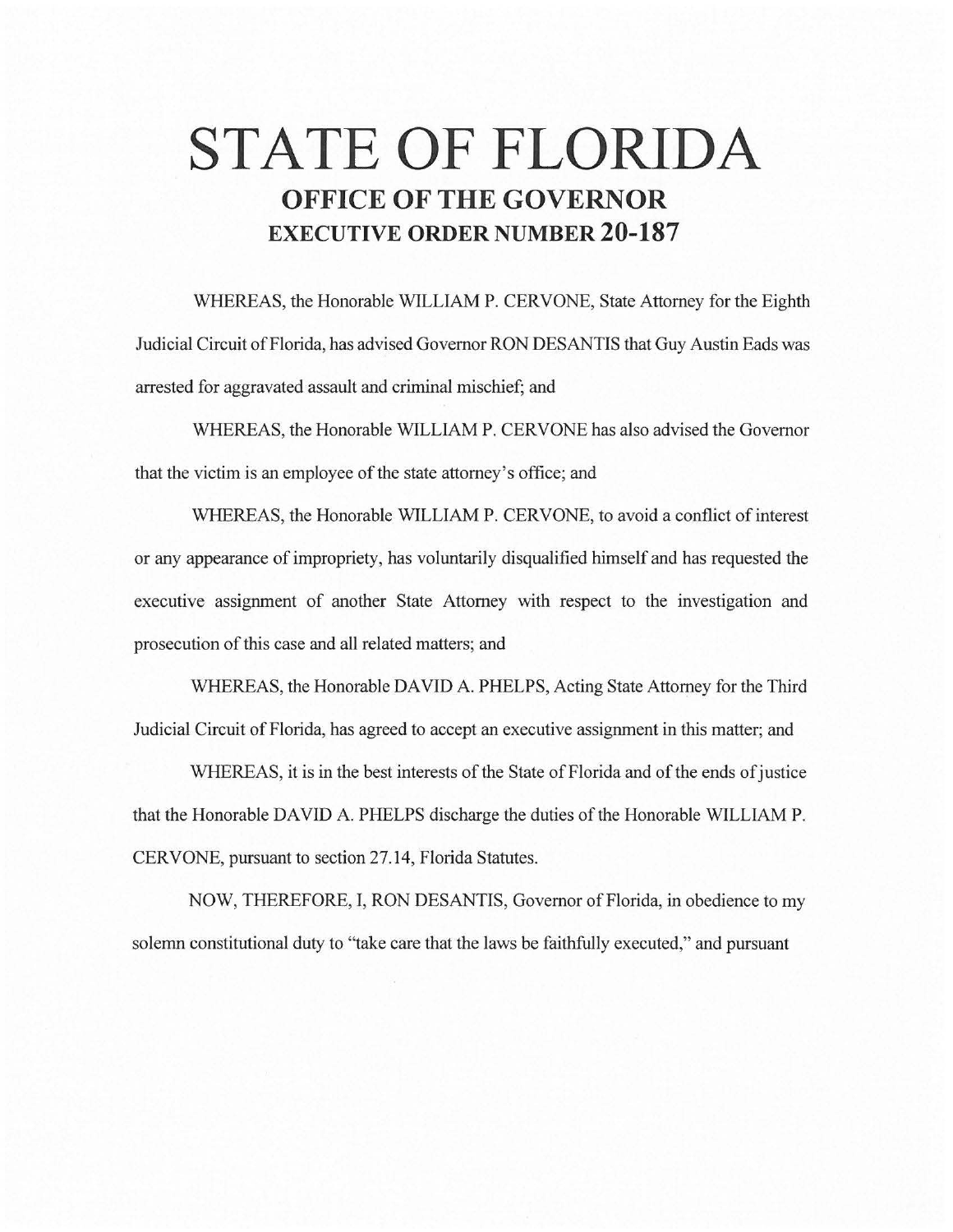to the Constitution and laws of the State of Florida, issue the following Executive Order, effective immediately:

#### Section 1.

The Honorable DAVID A. PHELPS, Acting State Attorney for the Third Judicial Circuit of Florida, referred to as the "Assigned State Attorney," is assigned to discharge the duties of the Honorable WILLIAM P. CERVONE, State Attorney for the Eighth Judicial Circuit of Florida, as they relate to the investigation, prosecution, and all matters related to Guy Austin Eads.

## Section 2.

The Assigned State Attorney or one or more Assistant State Attorneys and Investigators, who have been designated by the Assigned State Attorney, shall proceed immediately to the Eighth Judicial Circuit of Florida, and are vested with the authority to perform the duties prescribed herein.

## Section 3.

All residents of the Eighth Judicial Circuit are requested, and all public officials are directed, to cooperate and render whatever assistance is necessary to the Assigned State Attorney, so that justice may be served.

#### Section 4.

The period of this Executive Assignment shall be for one (1) year, to and including August 4, 2021.